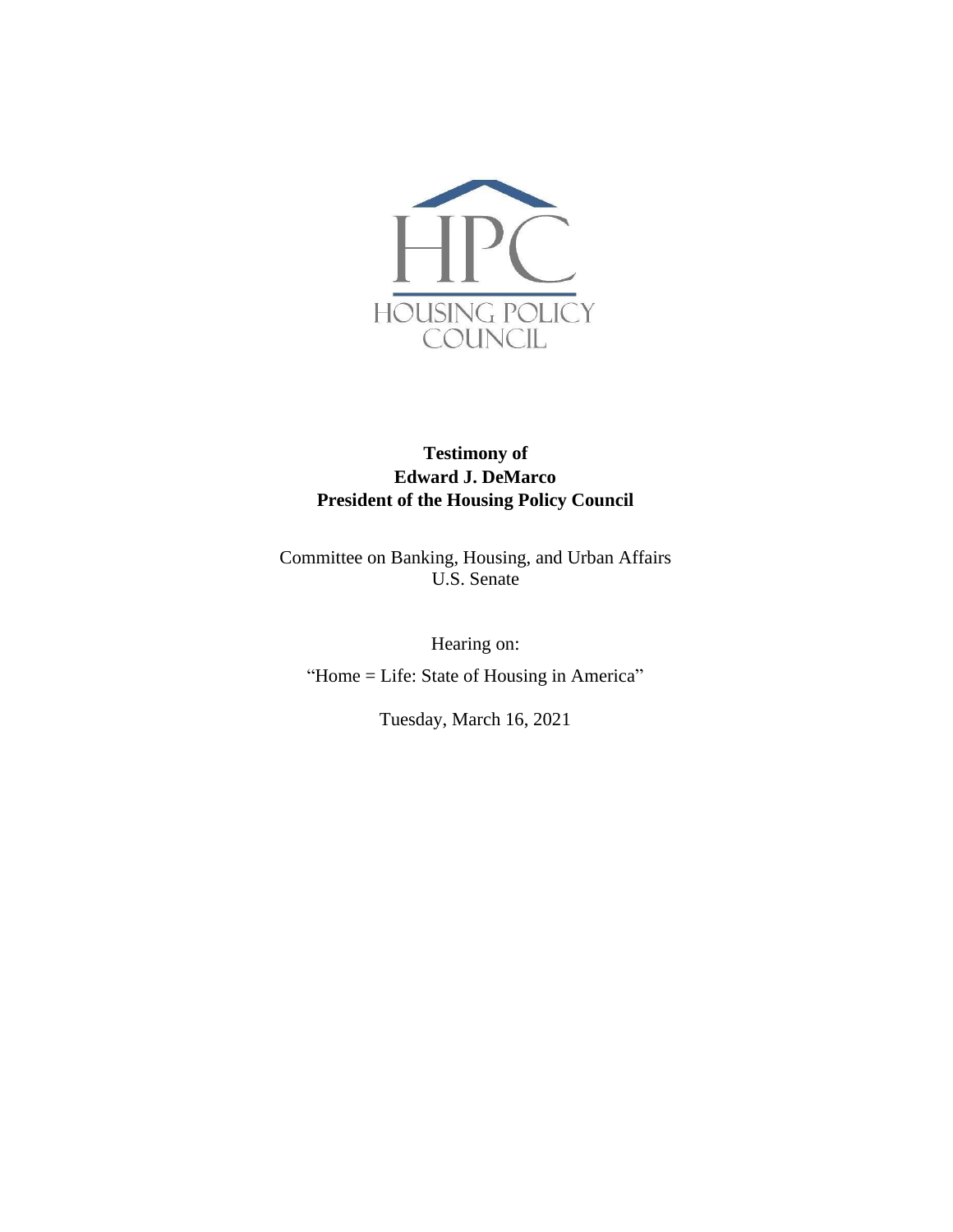Chairman Brown, Ranking Member Toomey, and Members of the Committee:

Thank you for inviting me to testify today. My name is Edward DeMarco, and I am the President of the Housing Policy Council (HPC), a trade association comprised of the nation's leading firms in housing finance and dedicated to advancing responsible and sustainable homeownership opportunities.

The past twelve months have placed extraordinary stress on families, our economy, and our society. Despite these stresses, the housing finance system generally, and mortgage servicers in particular, responded effectively to the needs of homeowners. Millions of homeowners whose income was disrupted by the pandemic received immediate payment relief through mortgage forbearance plans. Still, there are challenges and risks ahead.

One of the most pressing challenges is addressing the racial gap in homeownership, which we must do if we are to expand wealth-building opportunities for individuals and families of color. While this is a challenge and priority, it also is an opportunity. It is an opportunity for this Committee, the administration, consumer advocates, and the housing finance industry to think differently about the most effective ways to meet this challenge and promote sustainable homeownership for individuals and families who have the means to own a home but have been unable to realize that dream.

One key element in meeting this challenge extends beyond the scope of most federal programs designed to support homeownership: there simply is not enough housing to meet the needs of new homeowners. Fundamentally, we need to build more housing.

Beyond these new challenges that are top of mind today, we cannot lose sight of a huge challenge that has been with us for more than a dozen years now, one that I have testified on before this Committee numerous times, in multiple capacities: housing finance reform.

The rest of my written statement will elaborate on these points.

### **COVID-19 and the Single-Family Mortgage Market**

A year ago, the mortgage servicing industry was working furiously to comprehend and respond to the unknown magnitude of economic disruption facing us due to the sudden business shutdowns. The whole country was trying to grasp what we might be facing. The uncertainty was enormous, and in some sectors of the economy, the job losses were massive and immediate.

More than half a million Americans have died from the virus and millions continue to face extraordinary hardship. Yet we can take heart in the efforts of so many Americans who responded admirably in the face of such adversity. We have seen medical advances at amazing speed, producing vaccines that point us to a brighter future. Many businesses have shifted to remote work and, as a result, many parts of the economy have rebounded remarkably, while other businesses and parts of the economy remain shuttered or operate at less than full capacity.

The industry that I represent, mortgage lenders and servicers, has worked diligently to meet this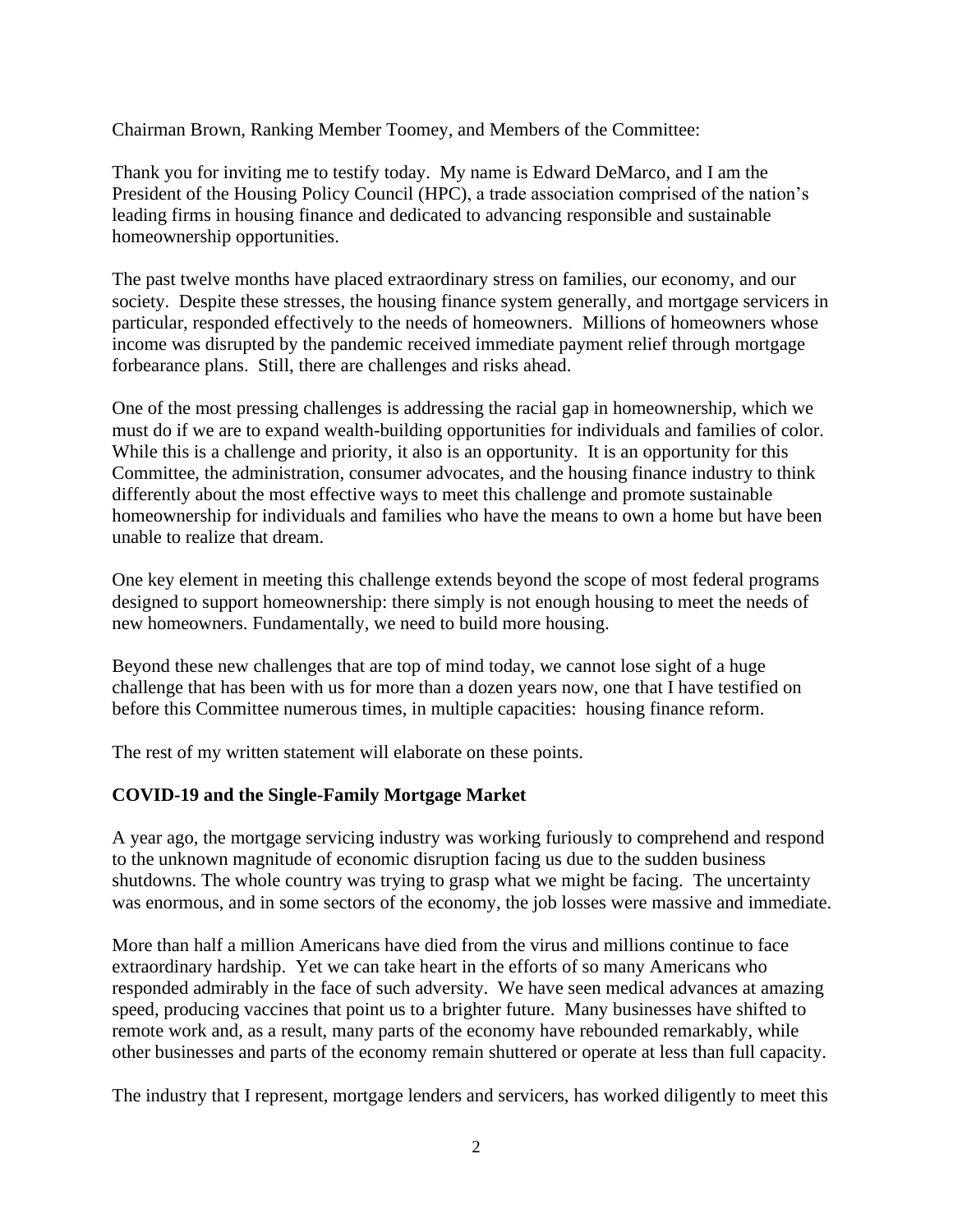moment. Servicers quickly established processes to offer homeowners mortgage payment forbearance plans, while simultaneously converting their operations to accommodate their employees working from home. By mid-April, more than 2 million families had requested and received forbearance. By late May, that number peaked at nearly 5 million.<sup>1</sup> Homeowners have been able to request and receive mortgage payment forbearance simply by contacting their mortgage servicer and declaring a financial hardship due to the pandemic.

While forbearance plans were mandated by the CARES Act, mortgage forbearance was already part of the servicing toolkit and had been used previously by servicers in response to natural disasters. Having this toolkit in place allowed servicers to deploy forbearance assistance across the country at a previously unseen scale in a matter of days. Servicers also voluntarily provided the same support for mortgages held in bank portfolios and private label securities, not just on the government-backed loans required by the CARES Act. Mortgage insurers have worked with servicers to align operations and support forbearance and post-forbearance solutions.

The rapid roll-out of these plans is not just a success story for mortgage servicers, it reflects the incredible effort of many others as well. While not a comprehensive list, I particularly want to acknowledge the leadership and staff at the Federal Housing Administration (FHA), the Department of Veterans Affairs (VA), the US. Department of Agriculture's Rural Housing Service, Ginnie Mae, the Federal Housing Finance Agency (FHFA), Fannie Mae and Freddie Mac (the GSEs)<sup>2</sup>, and the Consumer Financial Protection Bureau (CFPB) for responding quickly and appropriately to the challenges faced by consumers and mortgage servicers. Each of these government agencies and programs worked diligently with industry representatives and with each other to tailor responses to the needs of homeowners.

Homeowners have also been engaged and are working with their servicers. Since the peak in forbearance requests, more than half of homeowners have resumed making their payments or have paid off their mortgages. Today, about 2.6 million homeowners are still in forbearance, and most of those are coming up on the one-year anniversary of being in forbearance.<sup>3</sup> Recently, FHFA and the government-insured loan programs indicated that forbearance could be extended up to six more months, for a total of 18 months. HPC supports this action.

Despite this tremendous response by mortgage servicers and homeowners, much work remains. By this fall, as forbearance begins to wind down, homeowners will face choices to resume payments. The silver lining is that the situation is not as dire as the one we faced in the Great Recession. In most markets, house prices have increased and most homeowners in forbearance have at least 10 percent equity in their home. Mortgage servicers remain ready to use all of their resources to help each homeowner find the best available outcome for their circumstances.

<sup>&</sup>lt;sup>1</sup> Andy Walden, Economist and Director of Market Research at Black Knight, Inc. March, 12, 2021 "Forbearances" See [Largest Weekly Decline Since Beginning of 2021"](https://www.blackknightinc.com/blog-posts/forbearances-see-largest-weekly-decline-since-beginning-of-2021/). Washington, DC.

<sup>&</sup>lt;sup>2</sup> For purposes of this testimony, the "GSEs" (Government-Sponsored Enterprises) or "Enterprises" refer to the Federal National Mortgage Association (Fannie Mae) and the Federal Home Loan Mortgage Corporation (Freddie Mac).

<sup>3</sup> [Walden, Forbearances See Largest Weekly Decline.](https://www.blackknightinc.com/blog-posts/forbearances-see-largest-weekly-decline-since-beginning-of-2021/)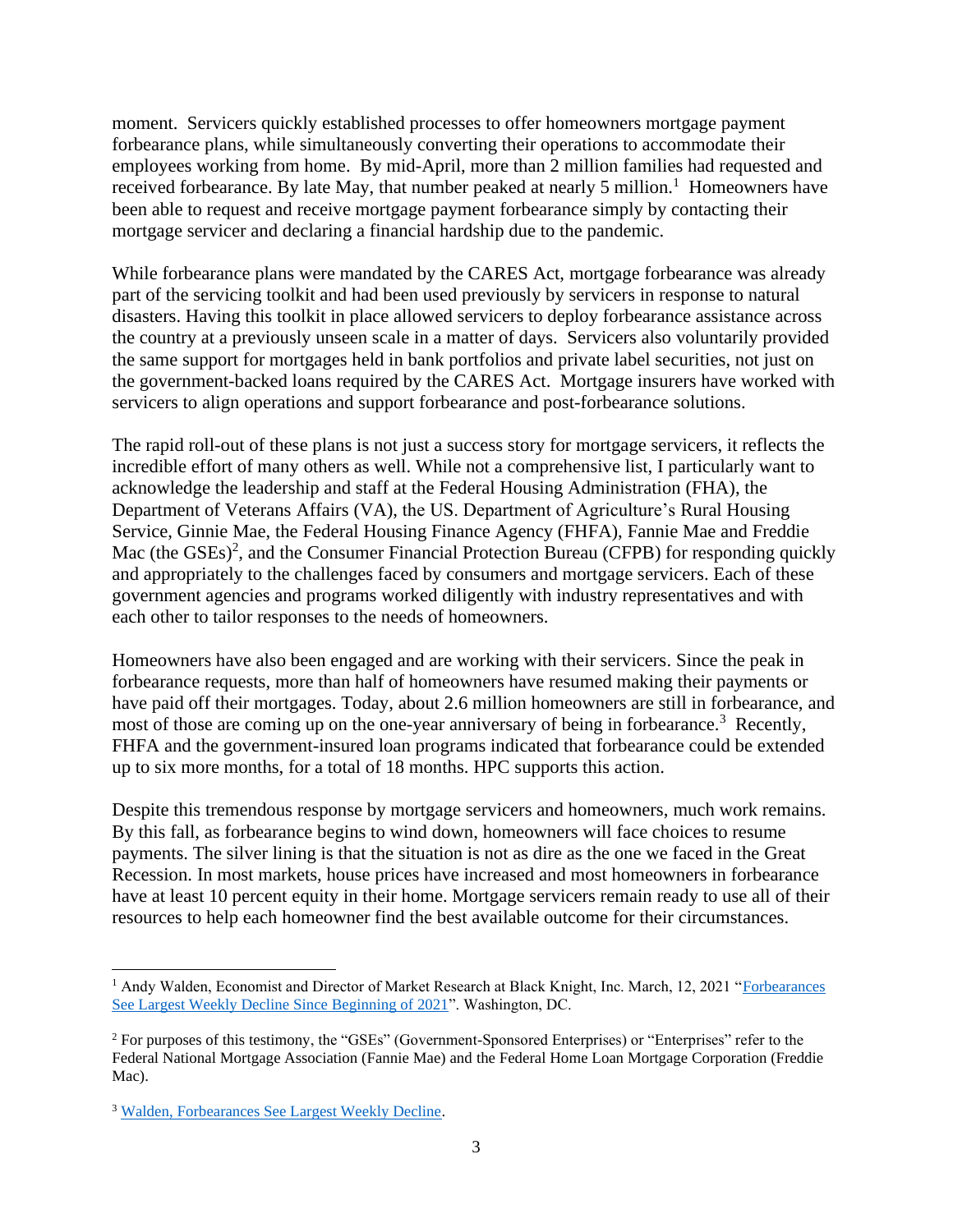I also hope the constructive engagement between industry and government agencies that developed in response to this crisis will continue. For example, many industry participants, including the Housing Policy Council, partnered last summer with housing and consumer advocates and the CFPB to launch an outreach campaign targeted at homeowners who had missed mortgage payments but were not in forbearance or were nearing the end of their forbearance period. This type of public/private partnership improves our collective ability to assist homeowners in need.

For the remainder of 2021, I expect COVID-related challenges to be the industry's number one priority. While some of the 2.6 million households in forbearance today are likely to return to work as public health and economic conditions improve, others may face a permanent job loss. Working with those borrowers will be job one.

#### **Racial Ownership Gaps and Demographic Challenges**

In 2020, the deaths of George Floyd, Breonna Taylor, Ahmaud Arbery and others opened a wider and more urgent demand to address racial disparities, including the racial homeownership gap. Unlike the pandemic, this gap did not appear overnight nor will it go away quickly. But there is broad consensus that we must grapple with it. We face other important challenges ahead as well; significant demographic changes require housing policy attention in the years ahead, such as senior housing, multi-generational housing, and the emergence of the enormous millennial generation into the housing market. $4$ 

Two years ago, I testified before this Committee<sup>5</sup> and set forth the Housing Policy Council's views on expanding opportunities for homeownership. Because I believe those views are still relevant today, I will repeat that testimony:

The various housing finance reform proposals put forward over the last several years have all included a mechanism to generate funds to stimulate the production and preservation of affordable rental housing and to bolster targeted homeownership assistance programs. HPC supports this approach. Our members recognize that appropriations for housing programs are not keeping pace with housing need in this country. Therefore, given the benefits derived from the government guarantee envisioned in housing finance reform, it is reasonable for legislation to establish an obligatory contribution of dollars through transaction fees to expand the supply of desperately-needed affordable housing.

HPC also supports funding for specialized homeownership programs. However, it is the preference of HPC members to direct new funds for homeownership assistance to

<sup>4</sup> The Urban Institute's Housing Finance Policy Center has produced multiple research articles and blogs on these topics. For example, se[e Future of Headship and Homeownership,](https://www.urban.org/research/publication/future-headship-and-homeownership) January 2021, which addresses all these issues: senior households, multigenerational living, changing demographics, and rising millennials. Other relevant work includes [By 2040, the US Will](https://www.urban.org/urban-wire/2040-us-will-experience-modest-homeownership-declines-black-households-impact-will-be-dramatic)  [Experience Modest Homeownership Declines. But for Black Households, the Impact Will Be Dramatic,](https://www.urban.org/urban-wire/2040-us-will-experience-modest-homeownership-declines-black-households-impact-will-be-dramatic) [What Will It Take to](https://www.urban.org/urban-wire/what-will-it-take-support-55-million-more-senior-renters-2040)  [Support 5.5 Million More Senior Renters by 2040,](https://www.urban.org/urban-wire/what-will-it-take-support-55-million-more-senior-renters-2040) an[d The Number of Hispanic Households Will Skyrocket by 2040. How Can](https://www.urban.org/urban-wire/number-hispanic-households-will-skyrocket-2040-how-can-housing-industry-support-their-needs)  [the Housing Industry Support Their Needs?](https://www.urban.org/urban-wire/number-hispanic-households-will-skyrocket-2040-how-can-housing-industry-support-their-needs)

<sup>5</sup> Edward J. DeMarco, President, Housing Policy Council. March 26, 2019. ["Testimony before the Senate Committee on](https://www.banking.senate.gov/imo/media/doc/DeMarco%20Testimony%203-26-19.pdf)  Banking, Housing, and Urban Affairs [on Chairman's Housing Reform Outline.](https://www.banking.senate.gov/imo/media/doc/DeMarco%20Testimony%203-26-19.pdf)" Washington, DC.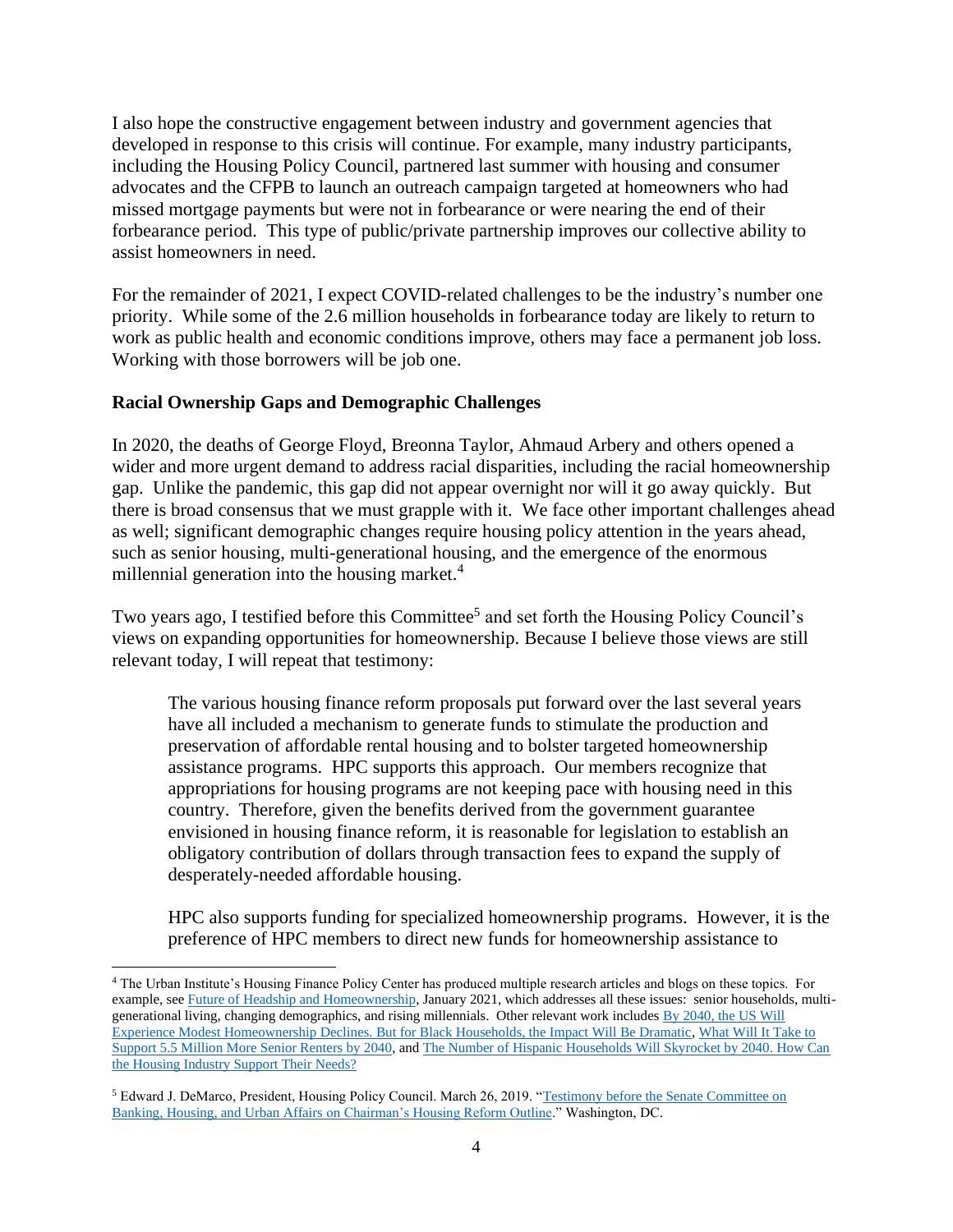programs that contribute directly to the households in need, reducing the barriers to entry and financial challenges that these individuals and families face. HPC would prefer that new funds not be used to simply subsidize higher-risk loans or to compensate the industry to make loans that may not perform using more lenient underwriting criteria.

We believe that funds used to address the areas of risk that drive the increased pricing, rather than subsidizing that pricing, would better serve the households in need. Examples of these types of programs are down payment assistance grants that enable households to enter homeownership with some amount of equity in the property; savings programs that offer matching funds to increase the down payment amount or, equally importantly, that create "rainy-day" reserves to address future needs; and dedicated accounts that could be tapped by homeowners in financial distress, to avoid missed payments and / or foreclosure. The application of dollars to these types of programs, as well as critical homeownership counseling and education services, would help families prepare for and sustain homeownership, improve access, address the real barriers, and create a true financial benefit and performance boost for low- and moderate-income (LMI) households.

Along these same lines, HPC recognizes that there may be interest by some in preserving the GSE Affordable Housing Goals and Duty-to-Serve activities. The intent of these programs is to ensure the secondary mortgage market makes credit available for more low- and moderate-income households, and targeted market segments (affordable housing preservation, rural markets, and manufactured housing) than the private sector may serve on its own without government support. However, HPC believes that it is worthwhile to assess and revisit the impact and outcomes of these programs and consider alternatives that better achieve the intended objectives. Rather than repeat the use of methods that have had, at best, mixed results, we should seek new types of measurable targets and financing goals to ensure that traditionally underserved segments are targeted for guarantor support. For example, there may be high-impact ways to use additional funding, modeled on the Federal Home Loan Bank System's Affordable Housing Program, which has effectively served communities nationwide for decades now.

More recently, HPC addressed the matter of affordable housing for low-and moderate-income families and families of color in a comment letter to the FHFA on the GSEs' affordable housing goals. In our comment letter, <sup>6</sup> HPC noted that there is limited evidence that the housing goals have expanded low-income homeownership.

The driving factor for why the GSE housing goals have been unable to move the needle on addressing these structural challenges is that the program subsidizes demand primarily through the cross-subsidization of mortgage rates rather than directly addressing the barriers many families face in attaining homeownership. To achieve the goals, the GSEs offer relaxed underwriting criteria and pricing benefits to some consumers who might not otherwise qualify for a mortgage. This subsidy is based on a borrower's credit risk, not race or income or wealth or financial readiness. It is poorly targeted, and it fails to address the barriers many Black,

<sup>6</sup> Edward J. DeMarco, President, Housing Policy Council. February 25, 202[1 "Comments on Enterprise Housing Goals Advance](https://fbb0ab68-1668-4db6-9365-051035190b71.filesusr.com/ugd/d315af_7d0ca99414ae48cc923c25fd152d2042.pdf)  [Notice of Proposed Rulemaking."](https://fbb0ab68-1668-4db6-9365-051035190b71.filesusr.com/ugd/d315af_7d0ca99414ae48cc923c25fd152d2042.pdf)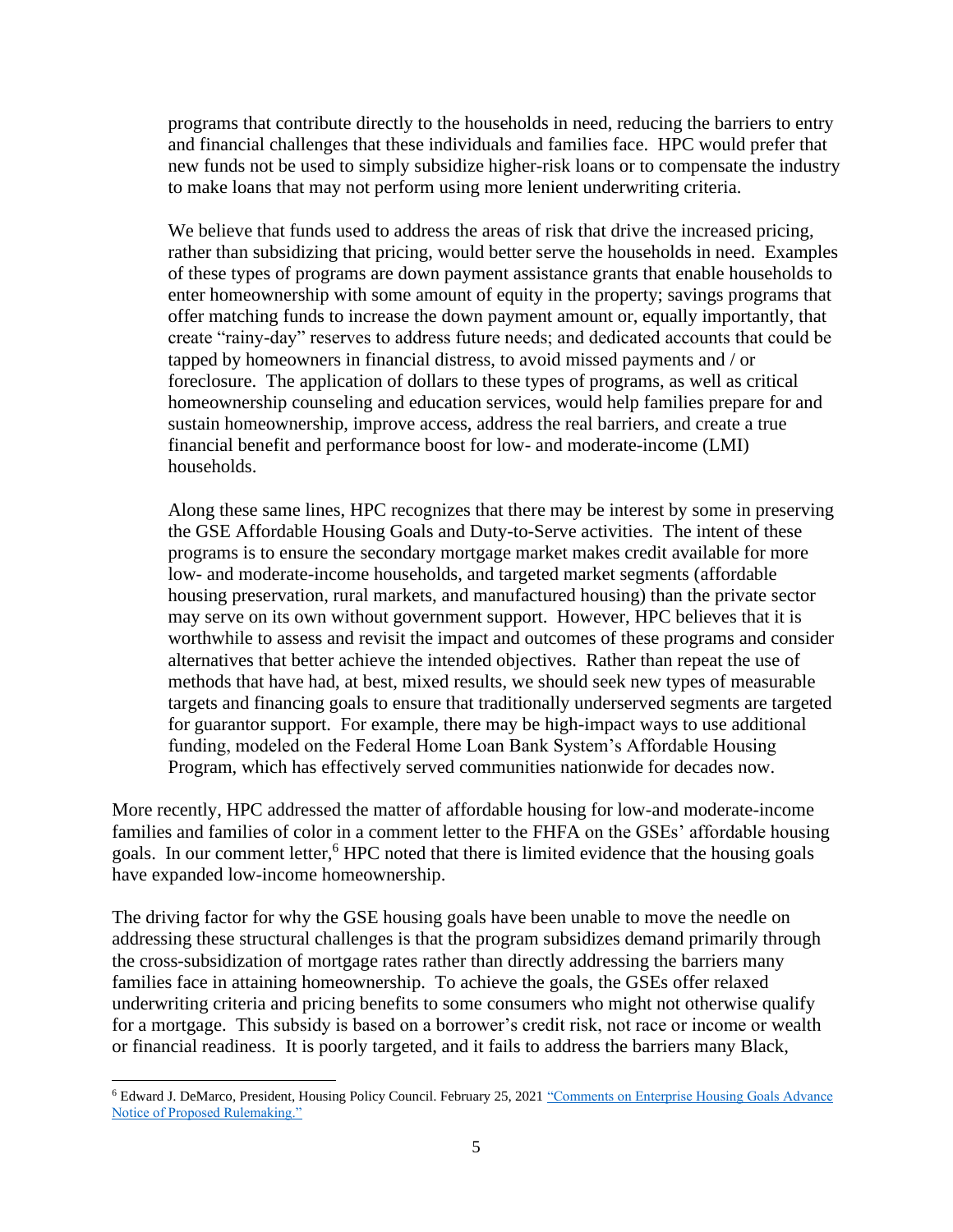Latino, and low income/low-wealth families face in trying to attain homeownership, such as a lack of downpayment, financial education, or a rainy-day reserve.

Moreover, with an inelastic housing supply, continued subsidization of the mortgage rate has the counter-productive effect of boosting home prices. Simply put, making it less expensive to borrow money to purchase a commodity in short supply (houses) results in added demand, increasing the sales price. In effect, the subsidy built in to the GSE housing goals ends up going to the home seller, not the home buyer. This has the perverse effect of making housing less affordable, not more affordable.

In summary, before doubling down on past programs, we should consider whether such programs have actually helped close the racial gap in homeownership or otherwise enhanced the homeownership outcomes for lower- and moderate-income households. We also should be mindful that, with house prices soaring in the face of limited supply, subsidy programs that are not properly designed risk enriching current homeowners, not creating new homeowners.

Let me conclude this section with four final thoughts.

First, any discussion of broadening homeownership opportunities should include consideration of the FHA. FHA is the country's flagship program to support homeownership, but it is sorely in need of repair. While important improvements have been made in recent years, FHA servicing rules and practices remain a challenge and aligning FHA requirements with current market practices would be helpful. We look forward to working with Secretary Fudge on modernization and alignment initiatives to see them completed. We also hope to work with this Committee on how FHA can be a meaningful component of efforts to build wealth through homeownership. Likewise, Ginnie Mae needs to continue its modernization efforts.

Second, a critical factor to consider when pondering new approaches to expand homeownership opportunities is the changing characteristics of household income. In today's economy, household income has become more unpredictable and volatile.<sup>7</sup> We underwrite mortgage loans considering traditional wage income and assets to determine a borrower's ability to repay. However, income increasingly is subject to variability, in part due to more households relying on multiple part-time or seasonal jobs as the so-called gig economy expands. These changes may need to be considered in underwriting mortgages, especially for lower-income workers and certain minority communities. Consideration of these factors may help to create new pathways to homeownership.

Third, and related to the previous point, we should not measure success simply by observing positive changes in homeownership rates. Any such gains must be sustainable through the economic cycle. We currently are experiencing enormous house price growth, fueled largely by historically low interest rates and pandemic-related changes in demand for housing. We need to ensure we do not encourage marginal borrowers into highly leveraged mortgages on houses reflecting temporary house price gains. Otherwise, we may cause serious harm and set back the long-term efforts to close the racial gap in homeownership.

<sup>7</sup> Seidman, Ellen, and Ratcliffe, Caroline. 2017 ["Everyone benefits when the financial sector serves people with volatile income."](https://www.urban.org/urban-wire/everyone-benefits-when-financial-sector-serves-people-volatile-income) Washington, DC: Urban Institute.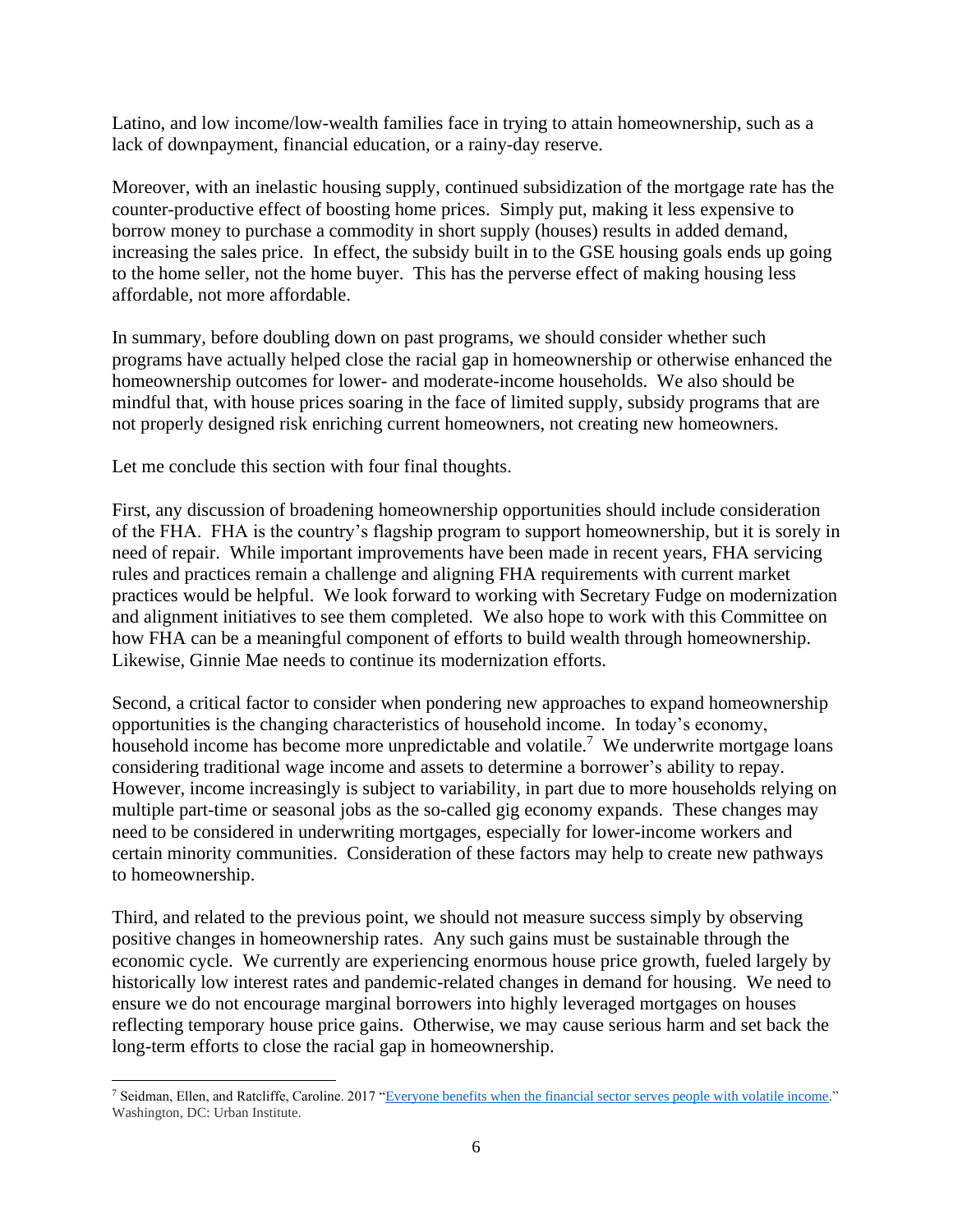Lastly, we need a regulatory environment that accounts for these considerations. On that score, the CFPB's multi-year process to evaluate and update the Qualified Mortgage rule was a welcome development that should help to close the racial gap in homeownership by responsibly expanding access to credit. Thus, it was troubling to see the CFPB last month start to backtrack on the new rule just weeks after finalizing it.

#### **Housing Supply: We Need to Build More Housing**

The Chairman's letter of invitation asked me to report on conditions in the housing market affecting affordability and availability, and the challenges facing various households. The single biggest challenge is clear. We do not have enough houses.

Housing construction ground to a trickle with the Great Recession and its long aftermath. Meanwhile, a demographic wave was building that would increase demand for housing. Today, the greatest imbalance, and the greatest challenge, in housing is this supply-demand imbalance. A relatively fixed supply and growing demand, fueled by historically low interest rates, and a pandemic-driven change in the demand for housing, has made it even harder for individuals and families to break into the ranks of homeownership.

This lack of supply is both a rental and an ownership challenge. The Housing Policy Council's focus is homeownership, but to assess the state of housing, it is important to understand the needs of both renters and homeowners. Homeownership remains the most common avenue to wealth-building, particularly for low and moderate-income families, and most future homeowners will come from the ranks of renters, so both matter.<sup>8</sup> Other witnesses today will expand on the critical housing issues in the rental market.

As an economic principle, unmet demand should lead to higher prices and higher prices should induce more supply. However, building housing in most communities requires navigating a labyrinth of approvals, restrictions, and building requirements. The combined effect of these requirements is that fewer houses are built and the ones that are built are higher cost properties.

The solution to this problem is simple, but politically complex. It primarily requires thousands of local jurisdictions to evaluate land use restrictions, zoning laws, building codes, and other requirements to ensure that home construction is encouraged, not discouraged. It also requires programs to address labor shortages, particularly in skilled positions such as carpenters, electricians, and plumbers.

Finally, the supply problem is not just an issue of new construction but also an issue of rehabilitating existing supply to extend its useful life. In many parts of the country, we have an aging housing stock, and some of those properties may not be up to modern health, safety, and energy efficiency standards. One way to increase housing supply is to think about preserving and modernizing existing housing stock as well as identifying other existing structures that could be

<sup>&</sup>lt;sup>8</sup> A recent report published by the Harvard Joint Center for Housing Studies describes many of the supply issues in the apartment market and offers strategies that developers and builders could deploy. See Hannah Hoyt. 2020 ["MORE FOR LESS? AN](https://www.jchs.harvard.edu/research-areas/working-papers/more-less-inquiry-design-and-construction-strategies-addressing)  [INQUIRY INTO DESIGN AND CONSTRUCTION STRATEGIES FOR ADDRESSING MULTIFAMILY HOUSING](https://www.jchs.harvard.edu/research-areas/working-papers/more-less-inquiry-design-and-construction-strategies-addressing)  [COSTS.](https://www.jchs.harvard.edu/research-areas/working-papers/more-less-inquiry-design-and-construction-strategies-addressing)" Cambridge, MA: Joint Center for Housing Studies of Harvard University.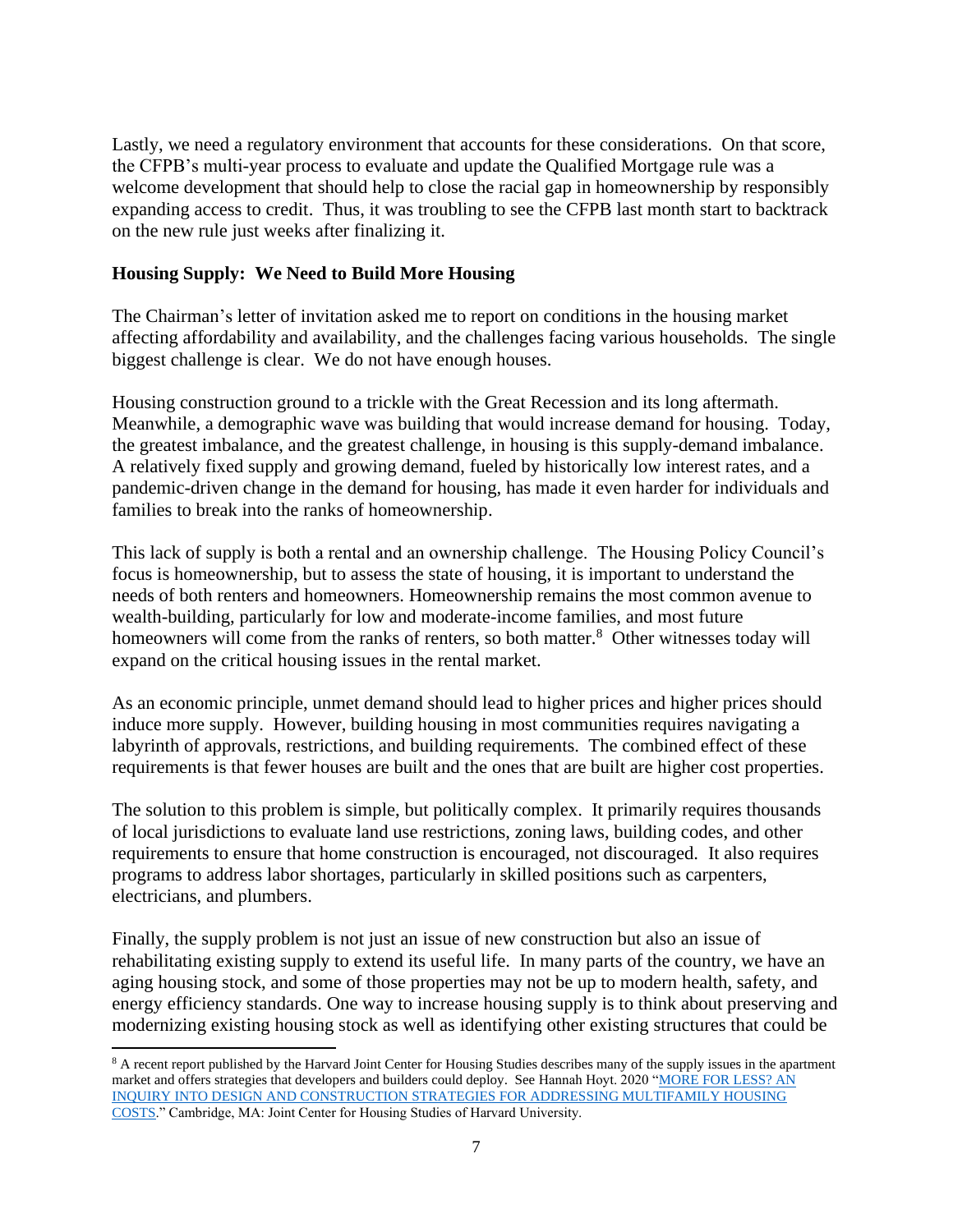repurposed for housing.

## **The GSE Conservatorships:** *Still* **a story that needs an ending**

More than nine years ago, as Acting Director of the Federal Housing Finance Agency, I submitted a report to this Committee titled "A Strategic Plan for Enterprise Conservatorships: The Next Chapter in a Story that Needs an Ending."<sup>9</sup> Here we are, nine years later and more than a dozen years since the GSEs failed and were placed in conservatorships, and that story *still* needs an ending. On behalf of the members of the Housing Policy Council, I make the same plea today I made all those years ago: the end of the story needs to be written by Congress.

My last testimony before this Committee focused almost entirely on this issue.<sup>10</sup> At that time, I testified on a thoughtful reform outline put forth by then-Chairman Crapo.

Today, I will reiterate a few key points: Ending the conservatorships requires permanent change to the inherently flawed structures that led to the conservatorships in the first place. While administrative progress is welcome and can help to set a prudential framework for the GSEs post-conservatorship, we will not achieve true reform without Congress. Only Congress can revise the statutory charters of the GSEs, address the need for an explicit federal guarantee on the mortgage securities issued by the GSEs, and address other problems embedded in the GSEs' charters.<sup>11</sup>

# *Principles for Housing Finance Reform*

An appropriate starting point for discussing major legislation that will affect so many citizens and a large segment of the economy is to agree to a set of principles that can guide reform. The Housing Policy Council centers its reform views on the following principles:

- 1. Fix what is broken and preserve what works in support of consumers and the market.
- 2. The transition from the old system to the new one should avoid disrupting consumers and markets.
- 3. Private capital should bear all but catastrophic mortgage credit risk so that market discipline contains risk. The government should provide an explicit, full faith and credit guarantee on mortgage-backed securities but with a pre-set mechanism to ensure any catastrophic losses that call upon taxpayer support will be repaid fully.
- 4. The government regulatory framework must be consistent and equitable across all participating companies and ensure that participants in the housing finance system

<sup>9</sup> Edward J. DeMarco, Acting Director, Federal Housing Finance Agency. February 21, 2012. ["A Strategic Plan for Enterprise](https://www.fhfa.gov/Media/PublicAffairs/PublicAffairsDocuments/2012letterStrategicPlanConservatorshipsFINAL.pdf)  [Conservatorships: The Next Chapter in a Story that Needs an Ending.](https://www.fhfa.gov/Media/PublicAffairs/PublicAffairsDocuments/2012letterStrategicPlanConservatorshipsFINAL.pdf)" Washington, DC.

<sup>&</sup>lt;sup>10</sup> Edward J. DeMarco, President, Housing Policy Council. March 26, 2019. "Testimony before the Senate Committee on [Banking, Housing, and Urban Affairs on Chairman's Housing Reform Outline.](https://www.banking.senate.gov/imo/media/doc/DeMarco%20Testimony%203-26-19.pdf)" Washington, DC.

 $11$  For example, as HPC noted in a recent letter to FHFA, the current statutory construct for resolving a failure of a GSE would seriously disrupt the housing finance system. See, Edward J. DeMarco, President, Housing Policy Council. March 8, 2021 ["Comments on Enterprise Resolution Planning.](https://fbb0ab68-1668-4db6-9365-051035190b71.filesusr.com/ugd/d315af_78ea2d37040b4cae8d356c1f6bd8924d.pdf)"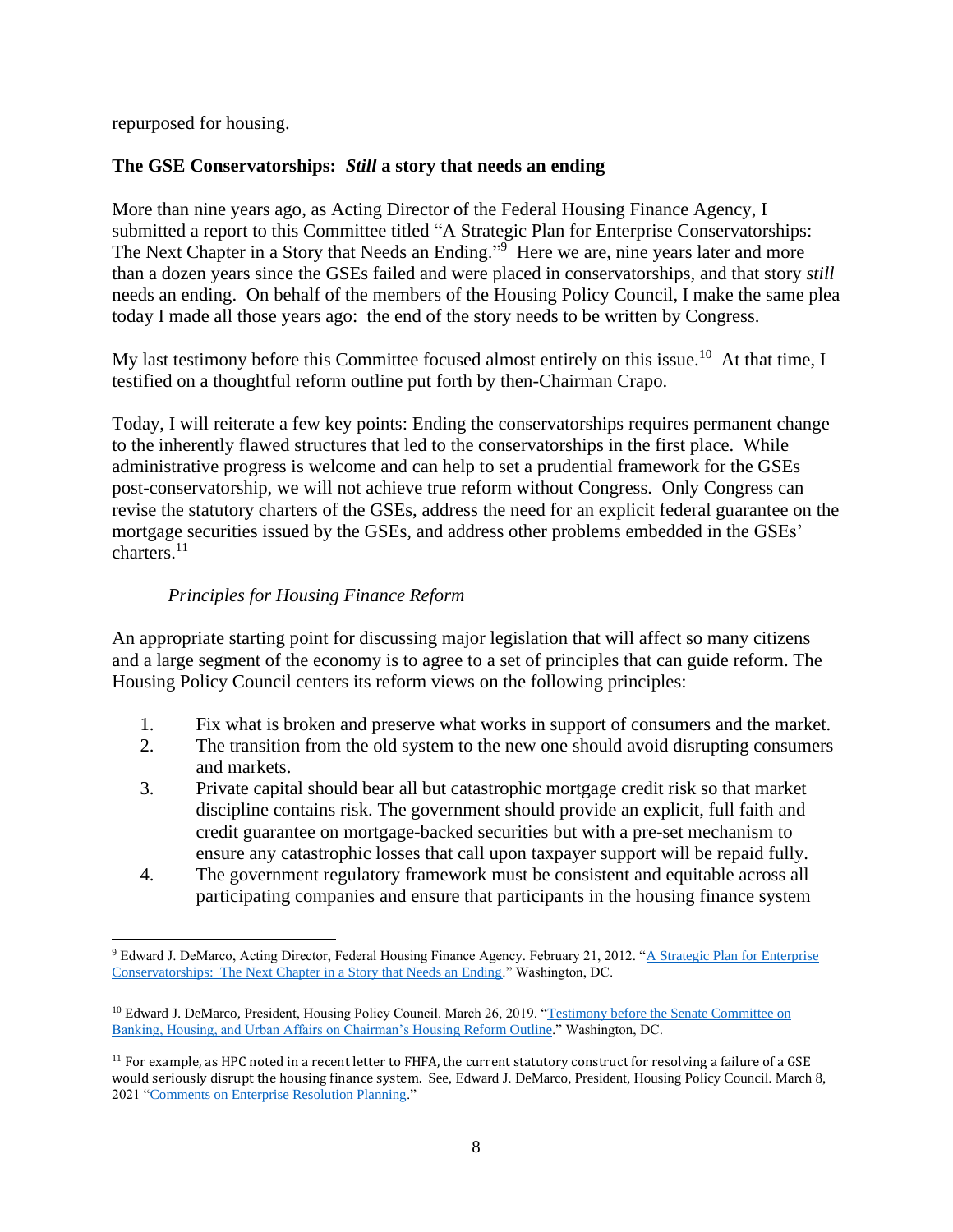operate in a safe and sound manner.

The government-protected GSE duopoly should be replaced with a structure that serves consumers by promoting competition, affordability, transparency, innovation, market efficiency, and broad consumer access to a range of mortgage products. <sup>12</sup>

The good news is that these principles align well with those that underpin virtually all of the major reform proposals that Congress has debated over the past ten years. They also align with the reform principles introduced by Sen. Toomey yesterday. Much work has been done on this issue, including by members of this Committee, so there is much to build upon.

#### *Consumers Would Benefit from Enhanced Market Competition*

Key benefits of housing finance reform include greater market competition and greater reliance on private capital to manage mortgage credit risk. What do we lose when we lack competition in the secondary mortgage market? I believe we lose a lot – and our failure to appreciate what is lost keeps our housing finance system from realizing its potential to fully meet the needs of potential home buyers.<sup>13</sup>

Any list of the consequences of inhibiting a competitive housing finance system should start with these:

- 1. Systemic Risk: The absence of market competition concentrates risk among the few market participants, in this case, Fannie Mae and Freddie Mac. Systemic risk is exacerbated because this limited competition reduces attention to risk management.
- 2. Monopoly pricing: The absence of market competition means we get monopoly or oligopoly pricing, not a competitive market price. That means consumers may pay more than they need to and that at least some lenders may realize lower returns than if they had competitive bids for their loans.
- 3. Limited innovation: Absent the need to maintain an edge to stay ahead of the competition, the secondary market lacks incentive to continuously improve and the results include lack of innovation to serve emerging borrower needs and slow adoption of new technology to improve efficiency and customer experience and lower origination and servicing costs. Note that lower costs and more innovation will lead to more qualified borrowers.

<sup>&</sup>lt;sup>12</sup> For a more in-depth discussions of these principles and of the key policy issues involved in housing finance reform, see Edward J. DeMarco, President, Housing Policy Council. June 29, 2017 ["Testimony before Senate Committee on Banking,](https://fbb0ab68-1668-4db6-9365-051035190b71.filesusr.com/ugd/d9eb0e_c00a4fd401aa4a34b106705a5e5c0a26.pdf)  [Housing, and Urban Affairs on Principles of Housing Finance Reform."](https://fbb0ab68-1668-4db6-9365-051035190b71.filesusr.com/ugd/d9eb0e_c00a4fd401aa4a34b106705a5e5c0a26.pdf) Washington, DC. and Edward J. DeMarco, President, Housing Policy Council. September 6, 2018. Testimony before the Housing Financial Services Committee on ["A Failure to Act:](https://fbb0ab68-1668-4db6-9365-051035190b71.filesusr.com/ugd/d9eb0e_a78d7dfa255941e4a72136f8b72c8f08.pdf)  [How a Decade without GSE Reform Has Once Again Put Taxpayers at Risk."](https://fbb0ab68-1668-4db6-9365-051035190b71.filesusr.com/ugd/d9eb0e_a78d7dfa255941e4a72136f8b72c8f08.pdf) Washington, DC.

<sup>&</sup>lt;sup>13</sup> For a more in-depth discussion of these issues, see Edward J. DeMarco, November 2019. Remarks to the Exchequer Club, ["Remember Where They Were so You'll Understand Where We Are: The State of Housing Finance Reform,"](https://fbb0ab68-1668-4db6-9365-051035190b71.filesusr.com/ugd/d315af_71af055e04034e76bf1c75d4296b61cd.pdf) Washington, DC; November 20, 2019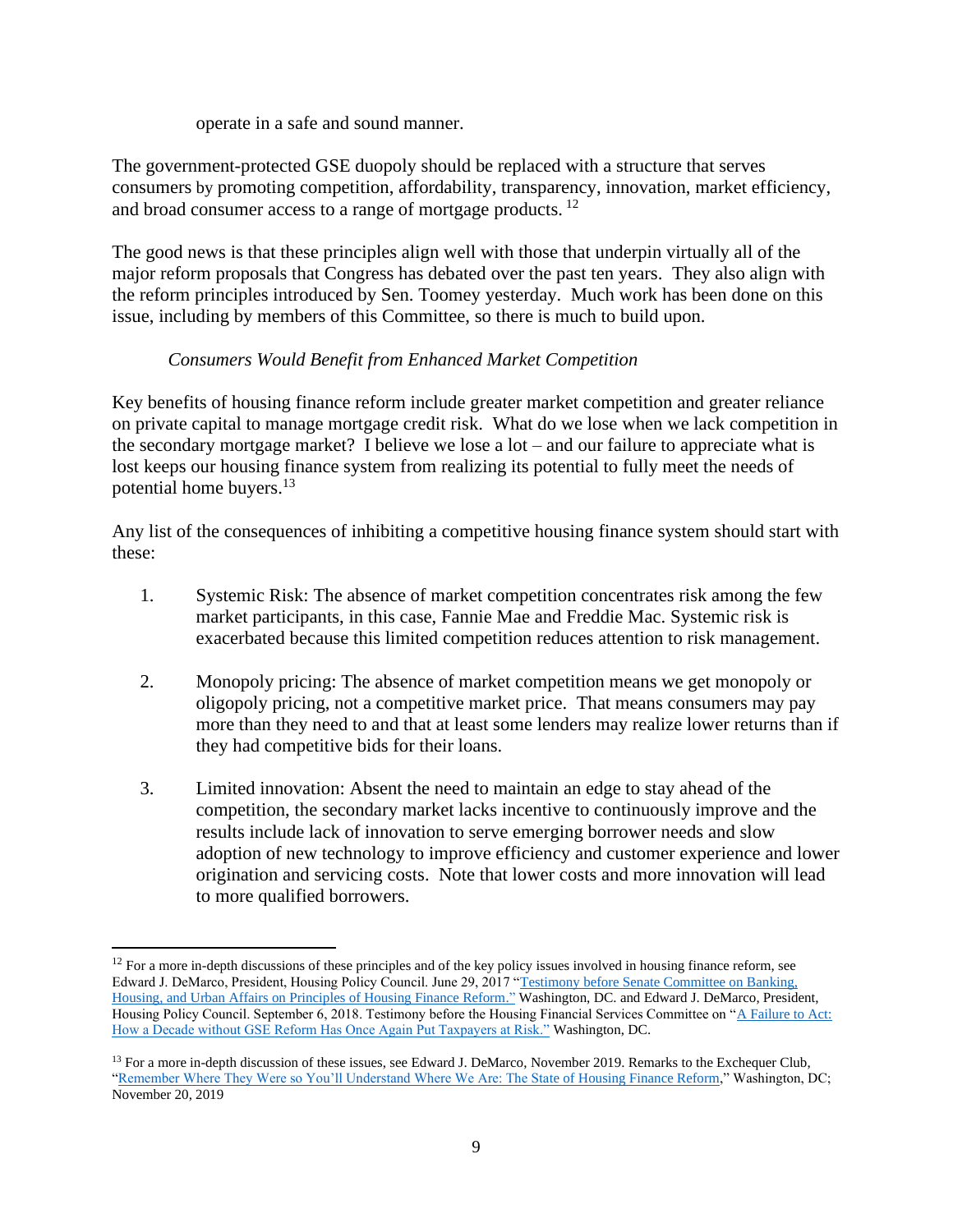- 4. Misallocation of capital: By regulating Fannie and Freddie to materially lower capital standards relative to the rest of the market, we misallocate capital both within the housing finance system and between housing finance and competing capital uses, including those that could lead to greater economic growth or more housing construction.
- 5. Decreased access for small lenders: It is common sense that if a market has only one or two buyers, rather than dozens of buyers, it will be harder for small producers to access those buyers. In the mortgage world, the largest loan originators are going to be able to sell their loans into the secondary market because the secondary market thrives on scale. With only two buyers, not even mandates on guarantee-fee equivalency can mask the inherent challenge smaller production shops have selling their mortgages. Yet, if the market were more competitive, with numerous outlets to sell mortgages, there would be greater demand for the loan production of smaller lenders.
- 6. Decreased demand for affordable products: Congress imposed housing goals on Fannie and Freddie to ensure that they paid enough attention to loans in those markets. This is the same phenomenon that affects smaller lenders. Increased competition in the secondary market would mean increased competition for affordable loans as well. Think about this: Would we have greater access to credit and lower credit prices if we had just two banks operating nationwide and no community or regional banks to compete with them?
- 7. Policy distortions: It would be hard to overstate the political influence over housing policy wielded by Fannie Mae and Freddie Mac before conservatorship and the challenge that created to achieving sound public policy and regulation. These GSEs distorted our politics as well as our markets and we must factor that into our calculus of their systemic risk.

### *Systemic Risk in Housing Finance is Growing not Shrinking*

In 2008, FHFA, assisted by Congressionally-authorized emergency funding, placed Fannie Mae and Freddie Mac into conservatorships because of the immediate and profound systemic risk they posed to the financial system and to the U.S. housing market.<sup>14</sup>

In conservatorships, these companies have drawn more than \$190 billion from the U.S. Treasury Department to cover losses. More than that, their very ability to operate is due to the direct and ongoing commitment of taxpayer support that Congress authorized Treasury to put in place at the start of the conservatorships. While in recent years FHFA and Treasury have allowed the two companies to begin retaining earnings to rebuild capital, the taxpayer has ceased receiving

<sup>&</sup>lt;sup>14</sup> Secretary Henry M. Paulson, Jr. September 7, 2008. "Statement on Treasury and Federal Housing Finance Agency Action to [Protect Financial Markets and Taxpayers."](https://www.treasury.gov/press-center/press-releases/pages/hp1129.aspx) Washington, DC. and FHFA Director James B. Lockhart. September 7, 2008. ["Remarks on Housing GSE Actions."](https://www.treasury.gov/press-center/press-releases/Documents/fhfa_statement_090708hp1128.pdf) Washington, DC.